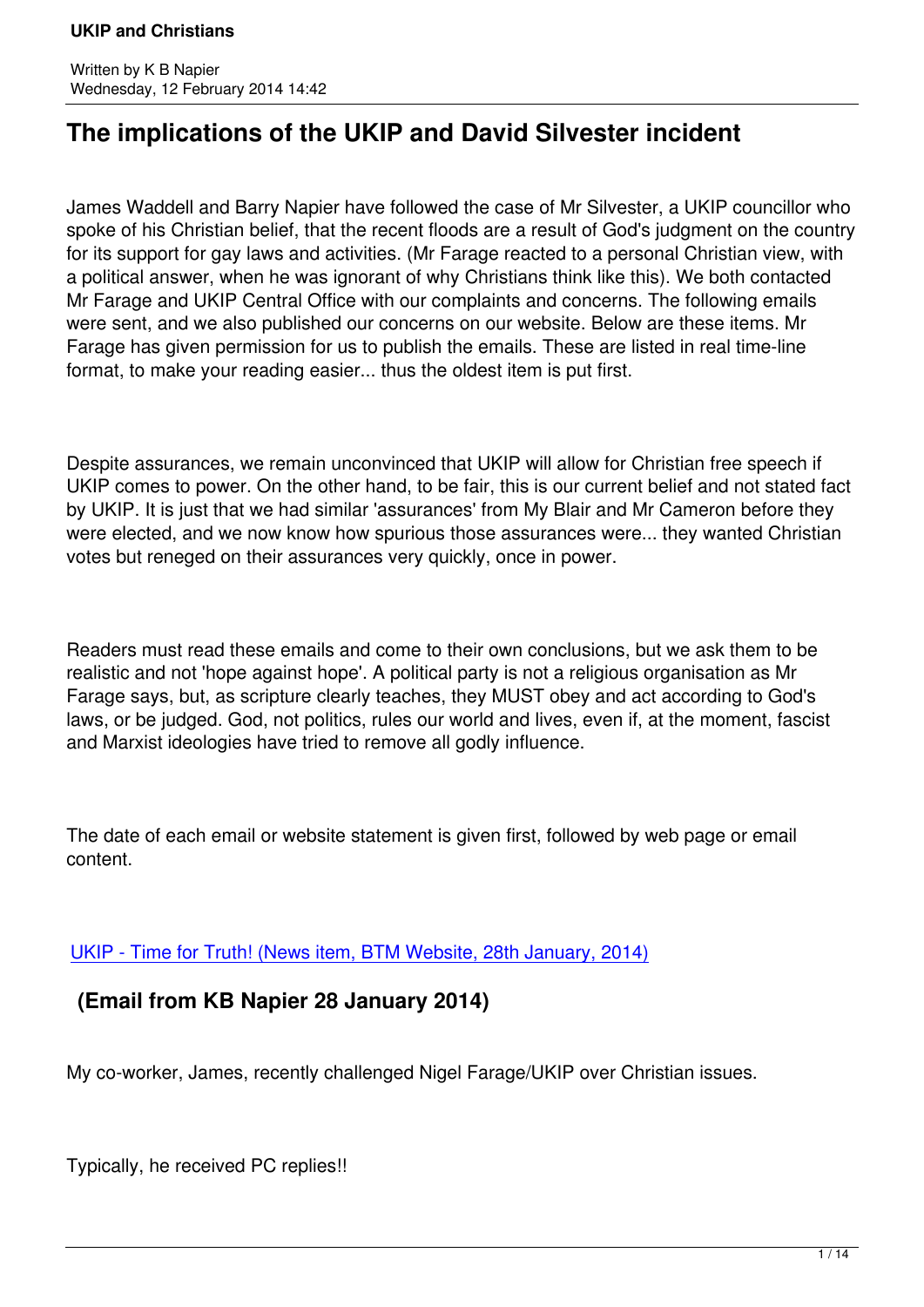Written by K B Napier Wednesday, 12 February 2014 14:42

But, today (these are my own views) Farage showed his true colours, and Christians who have voted UKIP should review their ideas. I refer to his comments that took up the front page of The Times today (28th January 2014).

It had the effect of encouraging a cartoon at bottom right of the front page. In it is a man sitting at a UKIP HQ desk. A poster on the wall said "Y *ou don't have to be mad to work here but it helps"* (implying that Silvester, and thus all Christians in UKIP, are mad).

While UKIP councillor, David Silvester, was a little naïve and careless by giving his Christian beliefs and signing them off under his UKIP title (Update: alledgedly the UKIP affiliation was added by the newspaper), Farage has done a 'night of the long knives' job on him! The fact that UKIP folks can make these mistakes is simply because they have not been issued UKIP guidelines. So, UKIP is as much at fault as poor old David Silvester!

But, something far more revealing has now emerged from Farage and he has finally shown me that my votes for UKIP are now ended. It is up to our readers to decide whether or not they can continue to vote for UKIP, but, for me, Farage – whose EU statements have been excellent thus far – has now declared his true views about Christians, and not just about Silvester. I am not one to cow-tow to anyone, including political figures and fake church leaders. So, I do not care what he thinks of my comments here... he had the opportunity to sweep the board by enlisting votes from Christians, but, for me, he has now blown it, as he tries to stifle free speech of his members and joins the PC elite, bowing down to external pressure, and implying that Christians are barmy.

The headline ran: *"Wrong kind of people are in UKIP, Farage says".* The article was quite specific, mentioning Silvester as one of those "wrong kinds", and, thereby, branding all Christian voters with actual biblical views as the

*"wrong kind"*

. Worse than that, those who hold Christian views that the majority do not accept, were also branded as

*"barmy"*

. NO? Then perhaps the reader should learn how to 'join the dots' (because) This is EXACTLY what Farage is intimating!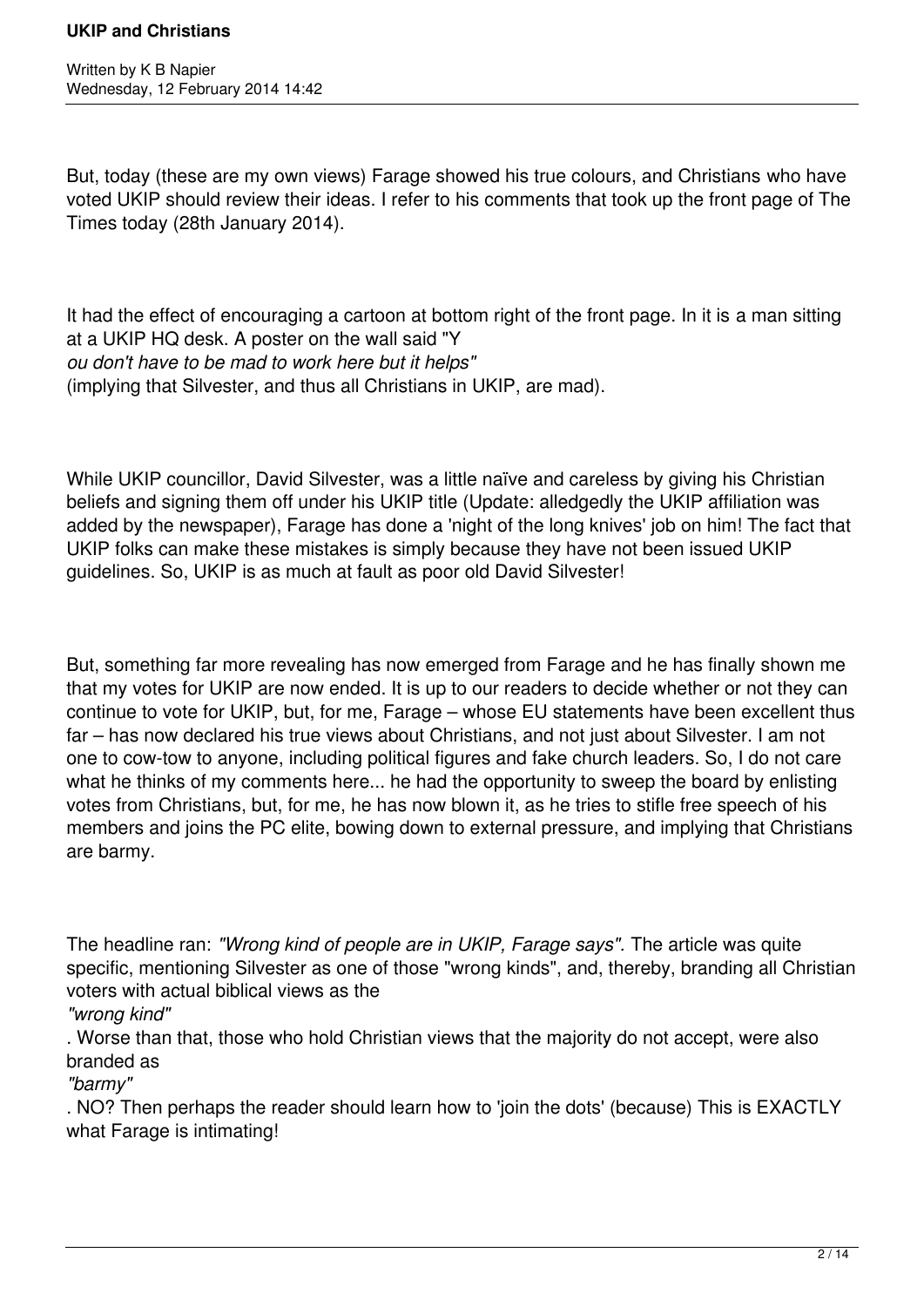Written by K B Napier Wednesday, 12 February 2014 14:42

In this respect I would direct the reader to my articles elsewhere about Obama's aims, written well before his current egomaniacal trips took real effect... I warned that his use of Executive Orders were a way of circumventing the laws of the country and Congress. Several years later, I am proved right. This is because I dared to 'join the dots'. I urge Christians to do this NOW, before any further UKIP votes are given. For myself, I am now left with no valid political party to vote for.

I predict, too, that as time progresses, Farage and UKIP will veer strongly towards the middle PC range of politics, thus making them indistinguishable from any other party. The future began to look brighter when UKIP began its quest. Now, UKIP appears to be just another mirage, to be ignored.

Farage refers to *"Walter Mitty"* characters who are *"damaging UKIP"*. That is not the way to address either councillors like Silvester, or the general Christian voters. He might now argue that his remarks were NOT addressed to Christian voters – but he is badly wrong!

Like all other parties who realised too late just how many votes Christians can give, he has ignored what Christians really believe, and why they are now feeling stranded and barred by all political parties. He would find that all genuine Christians would be labelled as *"barmy"* and the *"wrong kind"*

, because we ALL have similar thoughts to those expressed by Silvester! That is, that God punishes a nation when it turns to gross sin and wicked immorality. This can even be evidenced sociologically.

Farage is correct – the *"wrong kind"* of people ARE in UKIP, but many are now in UKIP leadership!... and, it seems, he is the leader of this barmy army, by kicking Christians in the teeth and, by dealing so harshly with Silvester and making his own outrageous judgments, he has immediately thrown all Christian voters into the trash can. (Editor: Farage would not have dealt so terminally with Silvester if he had been a gay saying that Christians are responsible for today's woes).

The awful statements by Godfrey Bloom were certainly foul, but they are in a very different league from those made by siklvester... but is not Farage aware that most high-office ministers and MPs make their own foul statements every day? Yet, they are allowed to get away with it. The Prime Minister himself has made barmy statements – those concerning the praise and support of homosexuality being a prime example.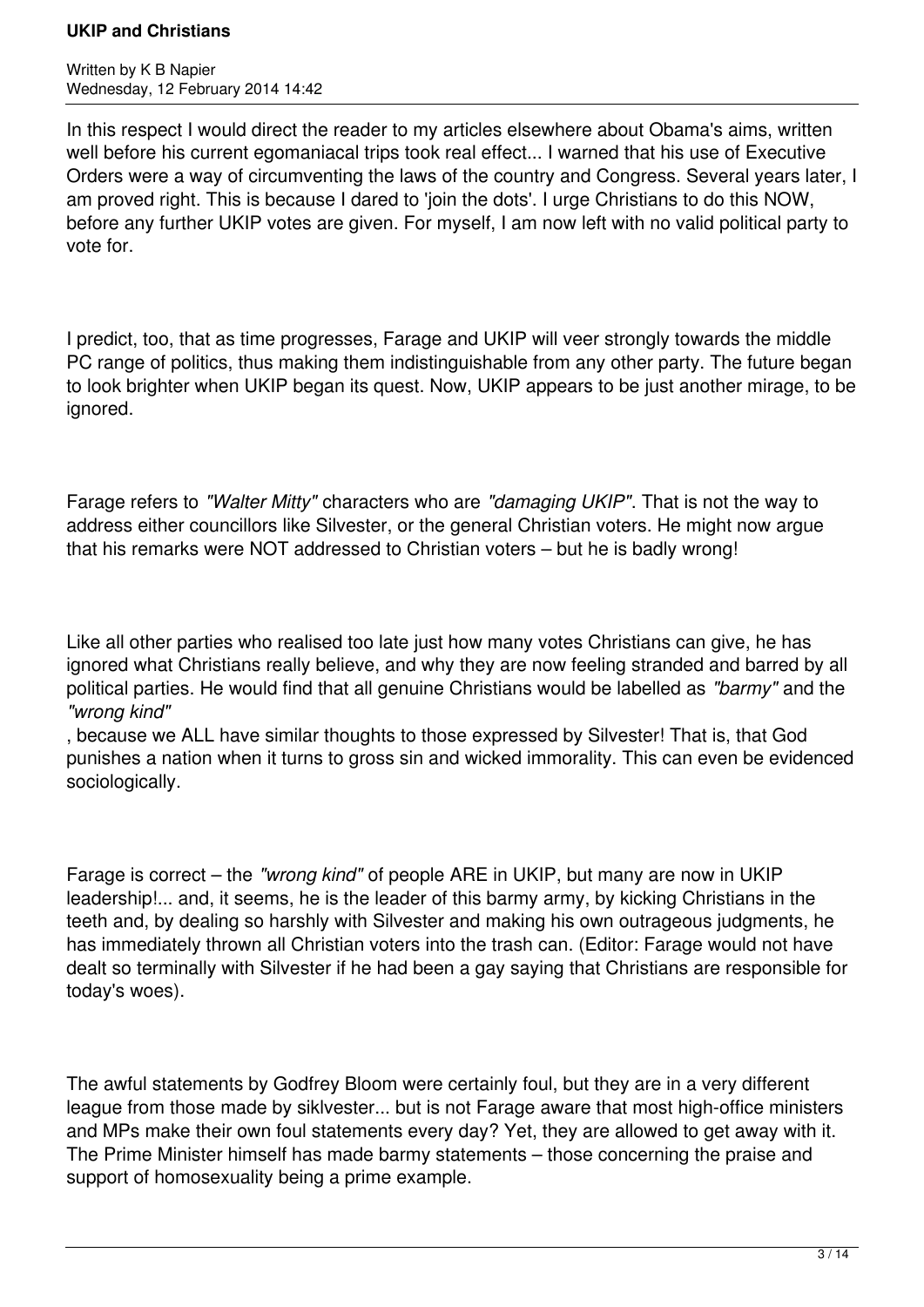Make no mistake, Farage can see victory for UKIP in the far distance. So, he is now adopting the PC brigade uniform and is using the same disabling statements used by the other PC parties. He has now lost my respect and vote. Silvester should have been more cautious. He should have given his views as his own Christian beliefs and not under the UKIP banner... but this was just an error, not a deliberate attempt to undermine UKIP!

UKIP should now admonish him but allow him to continue. Then, they should issue media guidelines. If they do not, they will lose not just my vote, but the vote of many other Christians. As it now stands, his casting out from polite society was the result of fear of gays and for no other valid reason.

Farage might look upon me and our website as 'nothing' or even as 'barmy' – but he should know that our website is read by many thousands of Christians every day. And I am sure that none of them likes being called *"barmy"* or as having *"eccentric views"*. Like us, they hold to biblical truth and teaching. Like us they believe

governmental support for the foul perversion of homosexuality is not just unbiblical but completely out of order for legal promotion. Many of us believe God certainly DOES punish people for their wickedness. AIDS is just one means God has used to punish homosexuality, and so flooding of the UK could possibly be another judgment of God on this nation. Be assured – the UK IS being judged by God.

The main point I am making is that Farage has no business making fun of Christians and encouraging newspapers to join in the laugh at our expense! He has therefore shown just as much lack of true judgment as Silvester!

UKIP is now at the cusp of political success and could easily overtake the other parties. But, let it beware of angering, insulting and disappointing Christian voters... or, for that matter ANY voter who values free speech and obliteration of PC pandering to very small perverse minorities. They have already lost my vote, and I will never again support UKIP in any way, unless they sort this debacle out right now! The present government is run not by parliament but by Stonewall. So is Labour. And so, it seems is UKIP, who is more afraid of less than 1% of homosexual voters than of losing a far greater percentage of Christian voters.

UKIP – it is now up to you. If you believe Christians – whether or not they express their beliefs –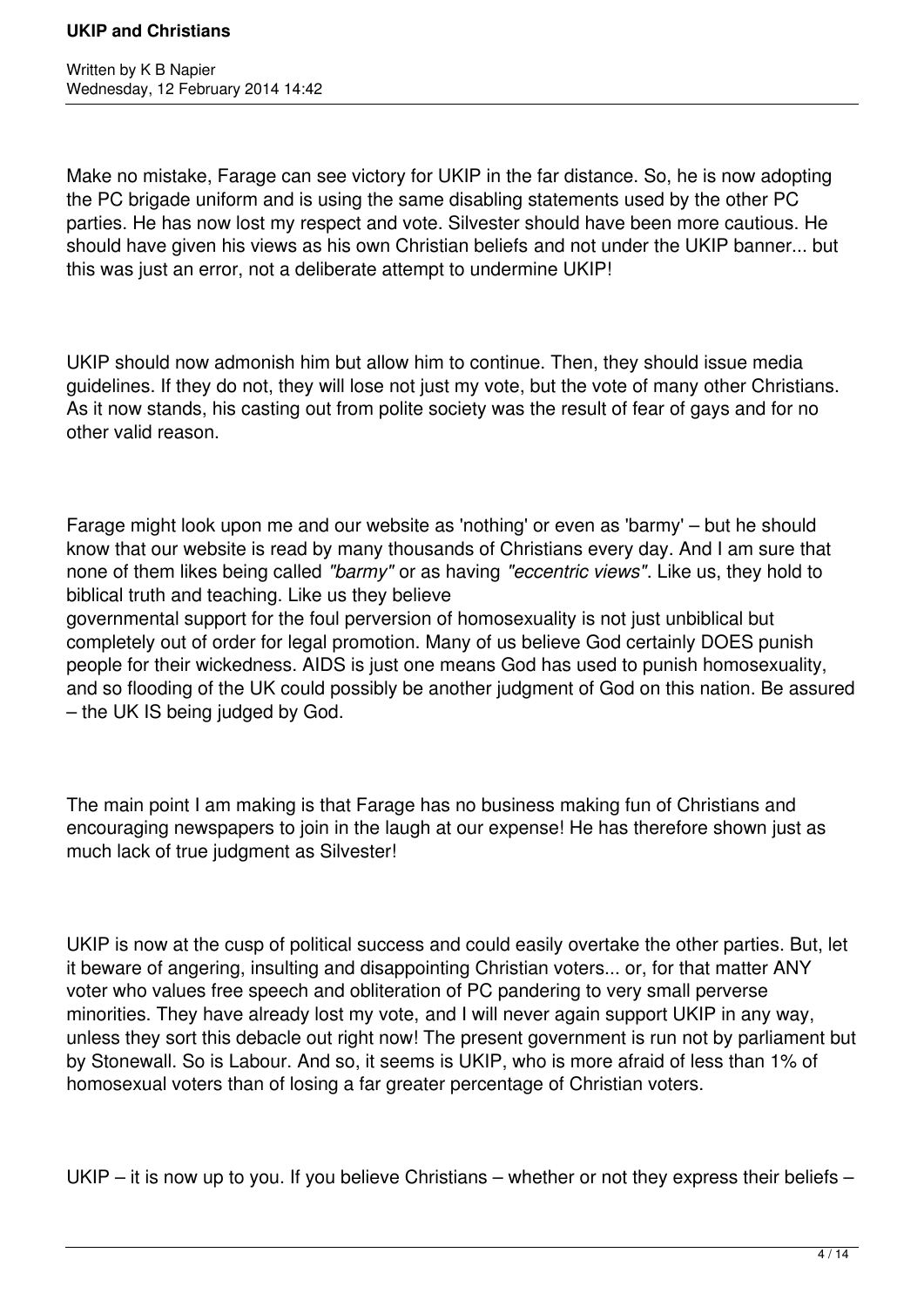Written by K B Napier by K B Napier by K B Napier by K Napier by K Napier by K Napier by K Napier by K Napier Wednesday, 12 February 2014 14:42

are *"barmy"*, and you will not allow Christian UKIP officers to express their private views, then you do not deserve the support you have thus far gained from Christian voters. If you now want to lose us, then go ahead and insult us further. And why not? After all, the UK government, the EU, and homosexuals, do it anyway. Note that you are more than willing to insult the Christian community, but will not insult the gay community! (Ed. Gay activists SHOULD be castigated for the real harm they inflict on Christians, and all right-thinking people, everywhere, and for their foul lifestyle choices, which are gross sin, which affect every person in the world). No-one is asking you to do that – we just ask that we are allowed equal say to balance gay propaganda.

Additional notes from Dr Waddell, next day:

Hi Barry

Read here the final update on the saga.

It is disappointing that David Silvester said he did not want to insult the gay community (The Telegraph, 5 February 2014)

. No concessions should be made. Christ never said he apologised for the offence he gave to the Pharisees and others by stating God's word.

It is interesting to note that allegedly the original letter was written in his own name and the newspaper added his UKIP affiliation.

Also note UKIP wants nothing to do with his comments or call to homosexuals to repent. The vote was unanimous to distance UKIP from his views.

As my school maths teacher used to say and write with gusto on the black board after a lengthy mathematical proof 'QED'.

QED is an abbreviation of the Latin words *"Quod Erat Demonstrandum"* which loosely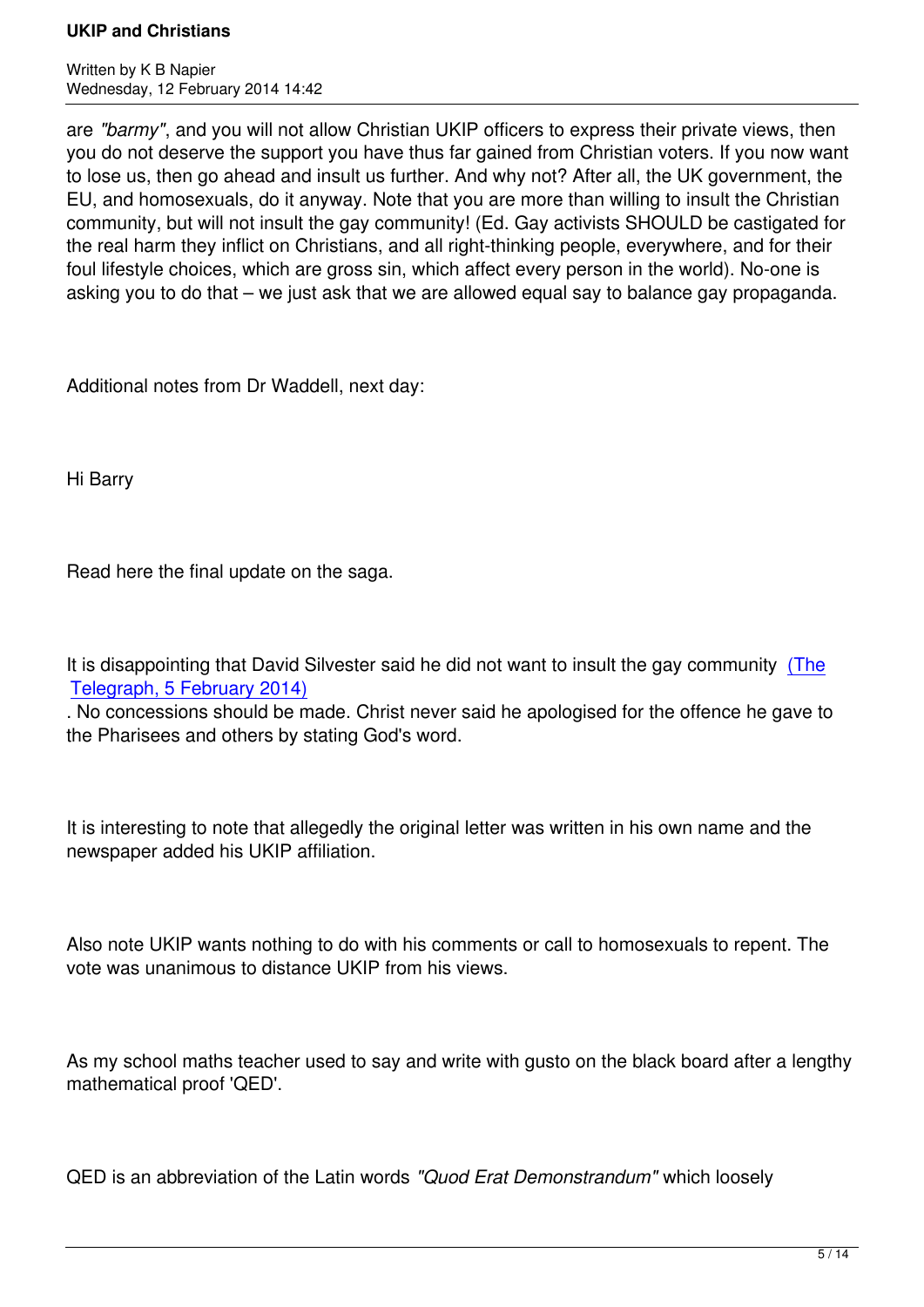translated means "that which was to be demonstrated".

UKIP has demonstrated they want nothing to do with true biblical Judeo /Christian values. The pretence is over.

The libertarian ideology of UKIP, see Fighting Bull by Nigel Farage (I have read it), only accepts religion and Christians as far as it is expedient, otherwise its mantra is to *"do what is right in your own eyes"*

. When Israel did what was right in th[eir own eyes they were condem](http://www.amazon.co.uk/Fighting-Bull-Nigel-Farage/dp/184954039X/ref=sr_1_1?ie=UTF8&qid=1392221238&sr=8-1&keywords=fighting+bull)ned by God and judged. It is what God says that is to govern the individual and nations, not our own ideas which come from a fallen nature.

**Regards** 

James

## **(KB Napier Email Dated 11th February 2014)**

For Mr Farage

Dear sir,

I have watched your fearless MEP speeches with delight.

But, your latest denial of Christians who speak out has caused me to remove my vote for UKIP.

Fine – if UKIP prefers Christians to differentiate their Christian views from UKIP ones, that is okay. But, what you have said is disparaging to those very Christians who have thus far helped to brought UKIP to the fore. And the way the Silvester thing was handled played right into the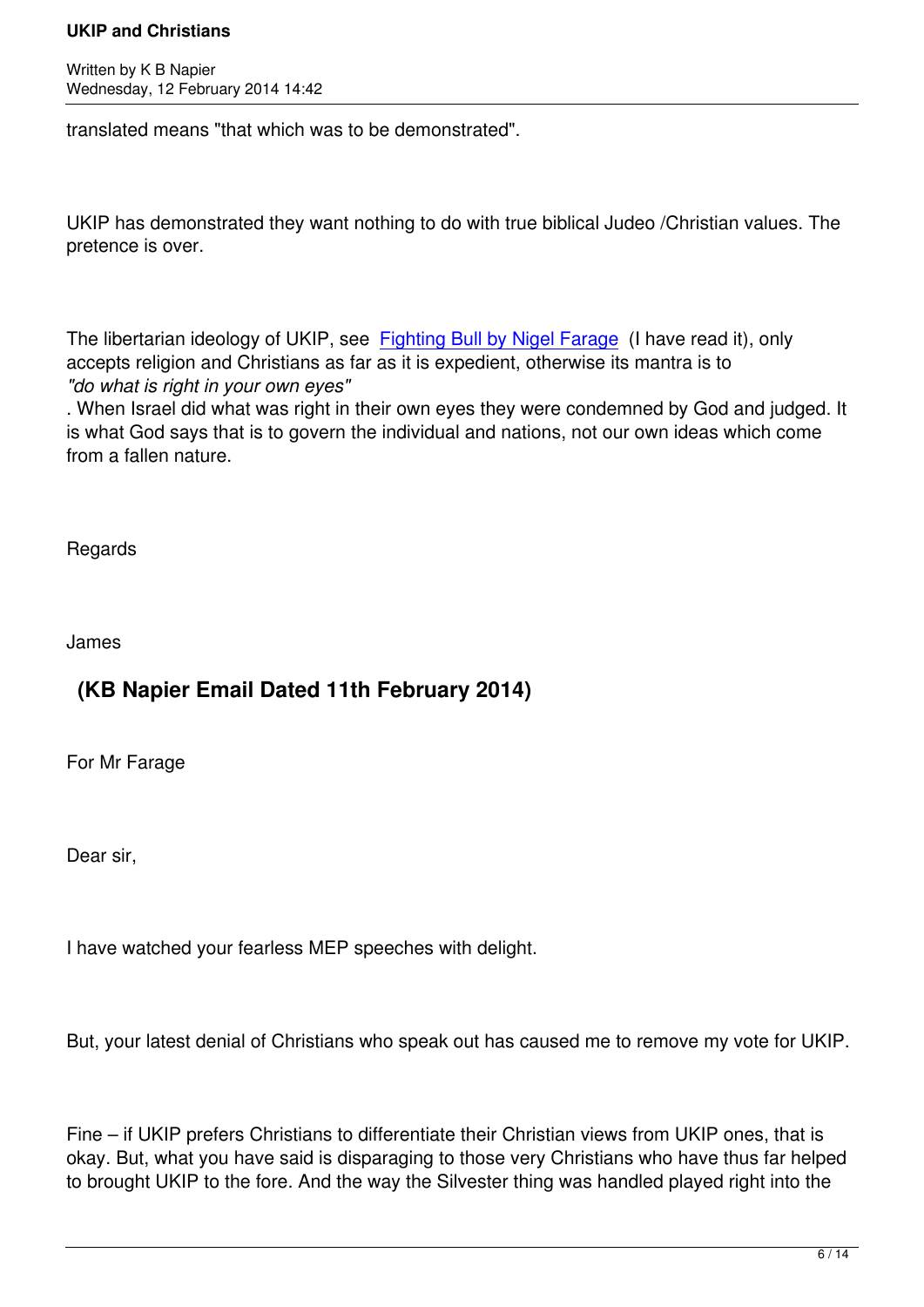Written by K B Napier Wednesday, 12 February 2014 14:42

hands of gays, who loathe Christians with a vengeance. To them you are now 'in their pocket'! I have also received other material about your views that support my 'joining of the dots' to see UKIP as yet another mid-stream, PC-riddled party once it gains more power. My friend, you have made a big mistake and it has been noted.

An email sent to me by Dr Waddell adds to my own judgment. (Ed. Shown above).

We urge you to think hard. The number of Christian voters is very much larger than gay voters. Yet you appear to curry favour with those who would inflict AIDS on the world, plus anarchy. This happened with New Labour and with Cameron! So, we see nothing more of good coming from UKIP, even if we come away from the EU. I find it very sad, for I truly hoped UKIP would be different. Instead, it preaches praise for Christian values out of one side of the mouth, and PC pro-gay mantras out of the other side!

All we want is equal opportunity to speak out as Christians... and with homosexuals there is plenty to speak out against. That you think it is all twaddle is irrelevant, just as I think your pronouncements on the matter are irrelevant. (Ed. Because he speaks out of ignorance of what Christians are and believe). What IS relevant is the freedom to speak out, unshackled by PC mind-death. Then, let the British public choose what they prefer... and if the truth is voiced about homosexuality I know what they will choose!

If you reply, which I doubt, it will be pro-PC and pro-gay... unless you can show true leadership and concern for the freedom of speech for everybody. That is all we ask for... freedom from what is essentially a fascist mind-set promoted and forced by homosexuals. To say we are extremely disappointed is an understatement.

## **(Email from Mr Farage's office: Dated 11th February 2014)**

Dear Dr Napier

Thank you for your email, Mr Farage has asked me to reply.

Cllr Silvester's suspension was not prompted by an aversion to Christian views or a desire to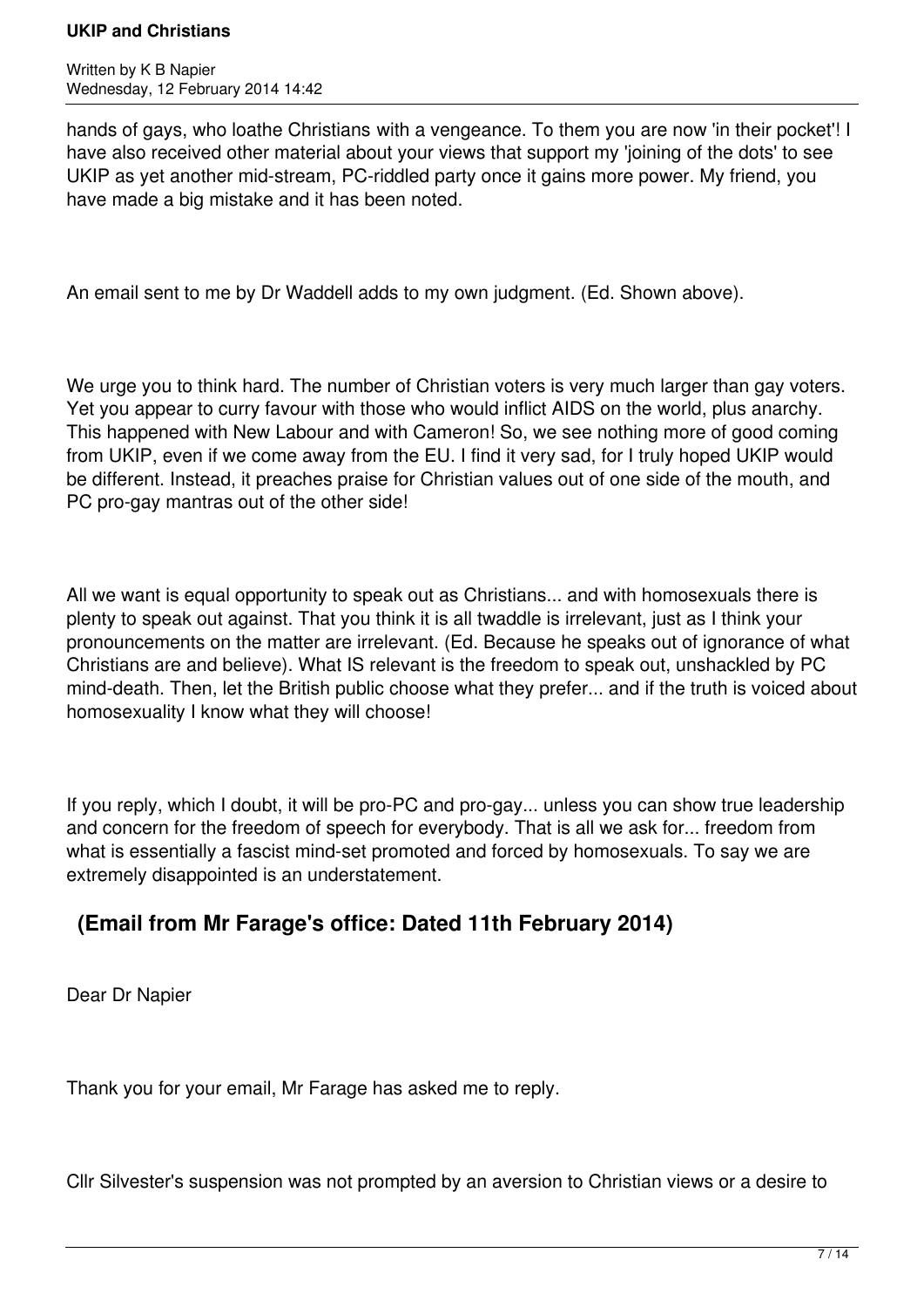Written by K B Napier by K B Napier by K B Napier by K Napier by K Napier by K Napier by K Napier by K Napier

suppress free speech: UKIP is proud that its members may hold whatever personal views they please, and Mr Farage is on record as having called for a more robust defence of Christian morality.

However, when elected representatives speak out the public assumes that they speak for the party. Cllr Silvester expressed personal views but I am told that he repeatedly did not make this clear. Initially Mr Farage supported Mr Silvester's right to his own views and Mr Silvester was advised by UKIP's press officers not to give any more interviews - but I understand that he insisted on giving more and that the media began to confuse his personal views with those of UKIP because they assume that if he continues to speak to the media UKIP has endorsed what he says. It is for this indiscipline towards press advice that he was suspended.

UKIP is a political party, it is not a vehicle for the promotion of religion (Ed. This is an insulting statement to make. We KNOW this already) - in this instance the party does not believe that flooding is caused by same sex marriage legislation or divine retribution, rather that it is more likely that the hand of the EU was at work:-

http://www.telegraph.co.uk/comment/columnists/christopherbooker/10625663/Flooding-Somer set-Levels-disaster-is-being-driven-by-EU-policy.html

[http://www.dailymail.co.uk/news/article-2541773/Drow](http://www.telegraph.co.uk/comment/columnists/christopherbooker/10625663/Flooding-Somerset-Levels-disaster-is-being-driven-by-EU-policy.html)ned-EU-millions-Thought-extreme-weath er-blame-floods-Wrong-The-real-culprit-European-subsidies-pay-UK-farmers-destroy-trees-soa k-storm.html

[UKIP's oppos](http://www.dailymail.co.uk/news/article-2541773/Drowned-EU-millions-Thought-extreme-weather-blame-floods-Wrong-The-real-culprit-European-subsidies-pay-UK-farmers-destroy-trees-soak-storm.html)ition to the Same-Sex Marriage Bill was based on constitutional principles and a defence of those who hold a personal view on marriage that is at odds with that espoused by the secular state, as explained in UKIP's response to the government consultation (which can be seen at http://www.ukip.org/content/ukip-policies/2863-ukip-response-to-the-governments-c onsultation-on-samesex-marriage ).

[UKIP will continue to stand-up for f](http://www.ukip.org/content/ukip-policies/2863-ukip-response-to-the-governments-consultation-on-samesex-marriage)reedom of religion but it is not itself a religious organisation.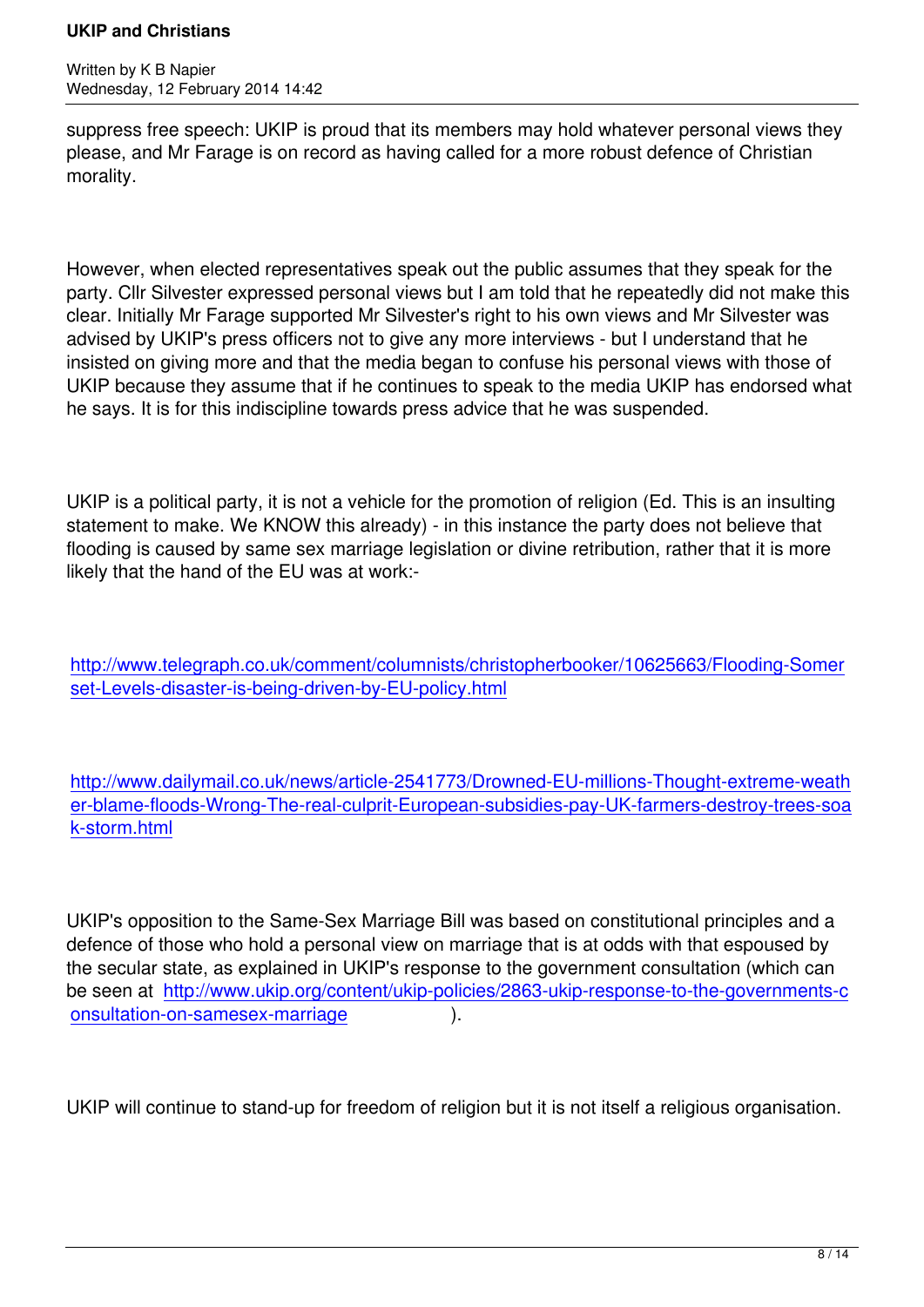Written by K B Napier Wednesday, 12 February 2014 14:42

Thank you again for writing to us.

Yours sincerely

Benjamin Wrench The Office of Nigel Farage MEP, Brussels

## **(Email from Barry Napier: Dated 11th February 2014)**

Thankyou for your email, but it seems neither of you have read what was said and you are side-stepping the main issues.

I am not stupid and know UKIP is not a religious organisation! But I AM a voter!

We merely want an equal playing field and, just as Silvester did not make it absolutely clear he was not speaking on behalf of UKIP, so Mr Farage has been unclear as to whether or not he supports gay propaganda or upholds the right of Christians to speak. Yes, he must uphold the law, but he has no qualification to deny the views of Silvester. If he had said Silvester foolishly spoke out as UKIP and he should not have, that would have been sufficient. But, Farage went further, making a religious judgment, when he has no idea what he was talking about.

Thus far, UKIP has come out (excuse the pun) VERY clearly with pro-gay voters in mind. He has done this by distancing himself **from** the state of the state of the state of the state of the state of the state of the state of the state of the state of the state of the state of the state of the state of the state Christians who vote and by accepting the propaganda of gays who ALWAYS come out in force to complain about ANY Christian criticism, a criticism that is well deserved, whether by Christians or others. No, UKIP is not a religious organisation – but it is quite happy to garner Christian votes! It does not matter if a group is Christian, Muslim, dotty UFO fanatics, or gays... each should have an equal say in society. It is this lack of protection for free speech that has come out in the past few weeks... and to equate the words of Silvester and Bloom clearly shows a distinct lack of judgment. Bloom was extreme and foul; Silvester was merely expressing a Christian view.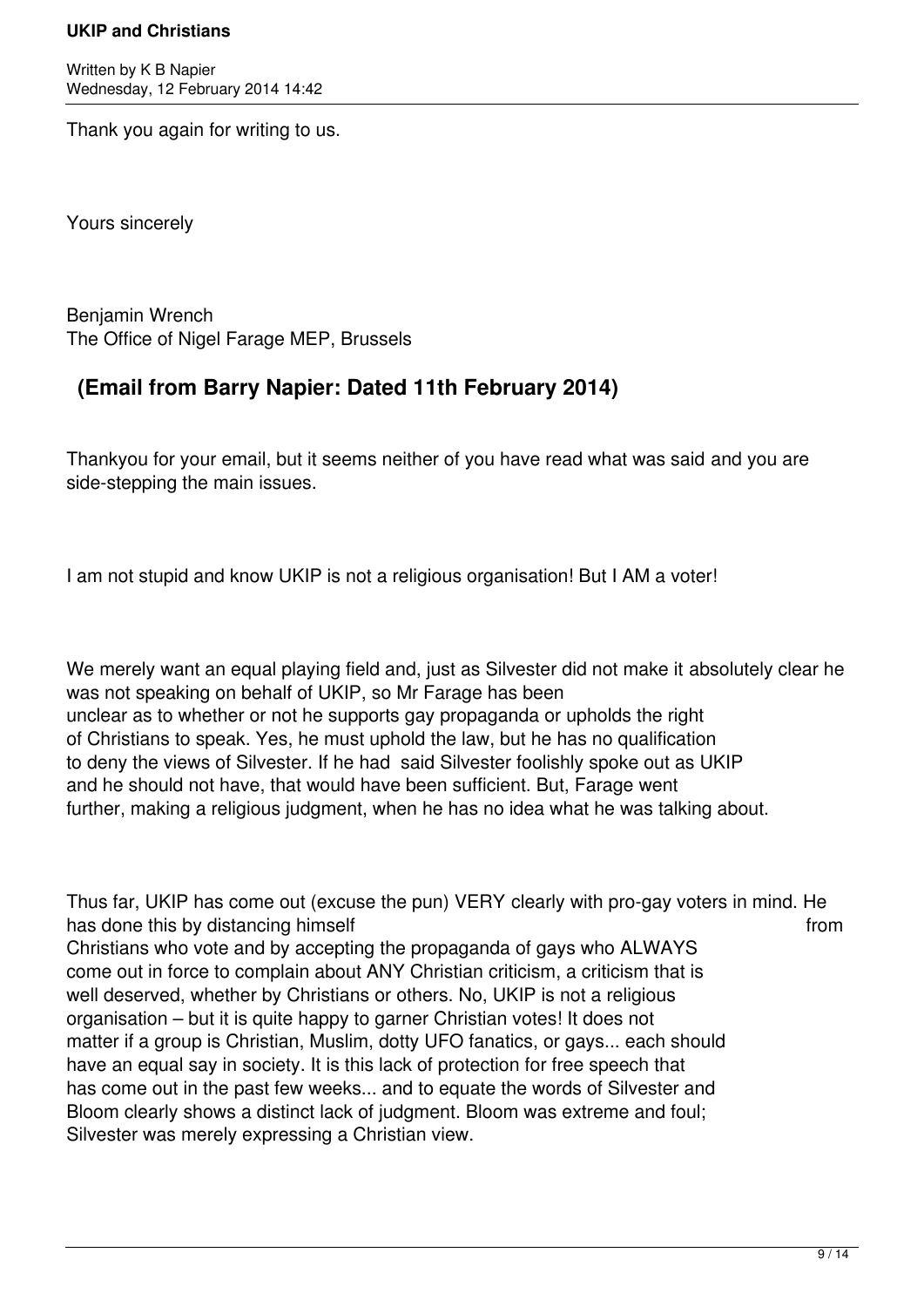Written by K B Napier Wednesday, 12 February 2014 14:42

Sorry, my friend, but I am more hard-nosed than many journalists and can see that UKIP will not stand by Christians for any reason... except to get more votes.

Farage either gives an unfudged non-PC indication that Christians have as much right to free speech as do gays, or he does not. It is that rudimentary.

As it now stands gays use law like a blunt instrument, and they loathe Christians. This is what we know and see, every day, and what Farage has, perhaps inadvertently agreed with. I have myself been at the vicious end of gay fanatics, so it isn't theory.

So, can Mr Farage answer me these important things...

### **Can he define what he means by respecting Christians?**

(No, I'm not wanting a PC answer that says everything and nothing).

We want something more concrete than soothing words, before we can again vote UKIP, because three PMs before him have promised us freedom of speech, only to renege. Is he even aware of the awful predicament Christians are in, in the UK, because of gays?

**Will he insist on free speech restored for Christians and not just for beligerent, hateful gays?** (Ed. These should be constant questions asked of a future government).

Unless he can give such a clear statement, UKIP is no longer Christian-friendly and he will make it abundantly obvious that we have no hope in UKIP politics to protect us. We are tired of political expediency. Now let us see a truly refreshing attitude from UKIP.

Well – **will Mr Farage look into this properly, without making us cringe?** We are not stupid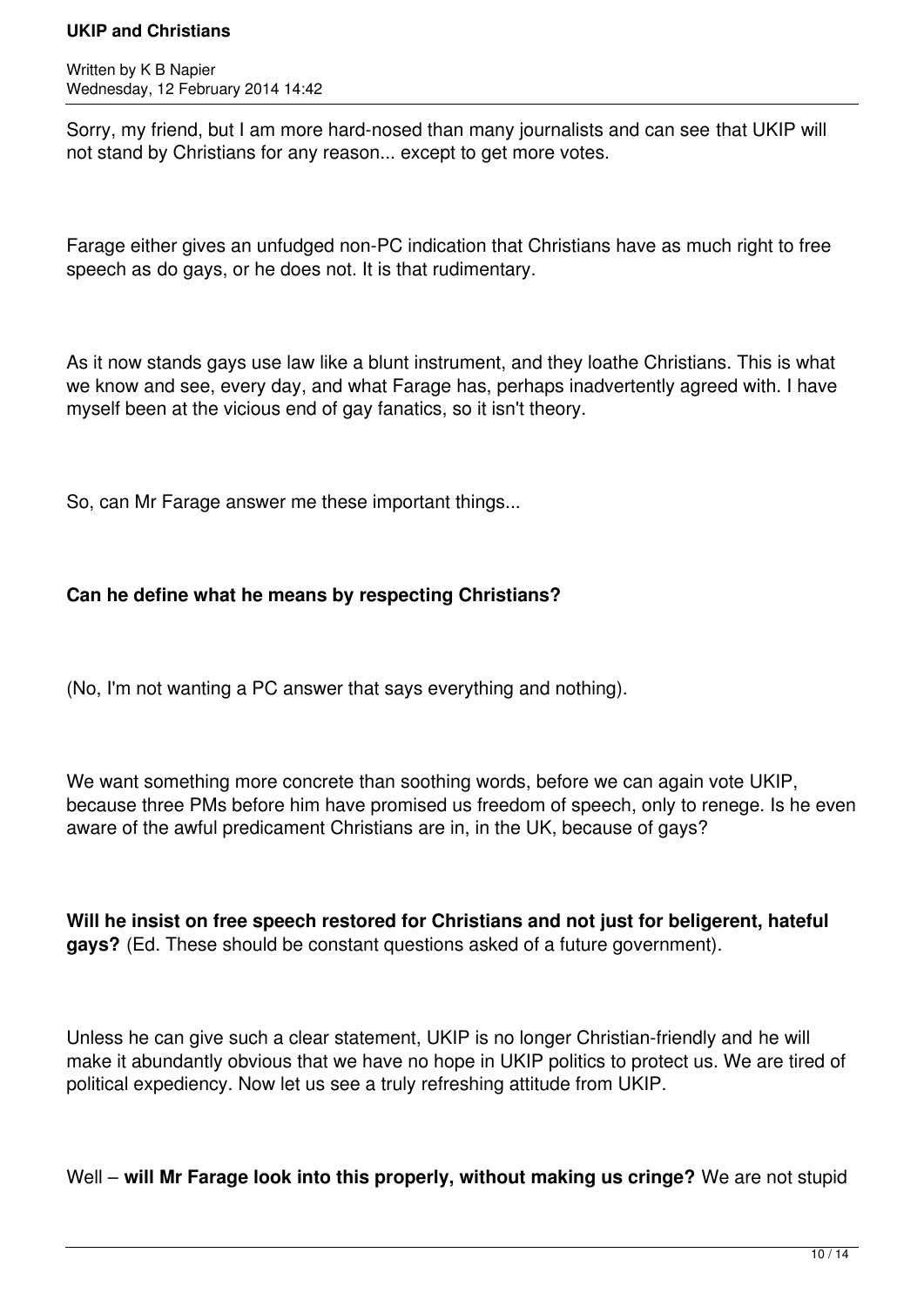Written by K B Napier Wednesday, 12 February 2014 14:42

people and we recognise political expediency when we see it. Will he just wave a bit of paper before us – peace in our time – before we have a gay war crashing about our heads? Let me again put it in easy words –

**will UKIP guarantee freedom of speech for Christians, even if such speech offends gay sensibilities?**

It is easy to answer!

**And will he make sure that, in future, there is a definite written policy document telling Christian officials what they can and cannot say under the UKIP banner... but CAN say it if personal?**

This matter requires a very clear statement, free of double-talk and pro-gay appeasement.

Dr Barry Napier

## **(Email from Mr Farage's office: Dated 11th February 2014)**

Dear Dr Napier

Thank you again for your email. I will keep this short so that there is no misunderstanding:

Of course Christians have (or should have) as much right to free speech as anyone else – UKIP is against all discrimination of whatever kind (positive, negative, religious, racial or sexual) and is against political correctness because it stifles free speech... and if you need proof of this you should note that Mr Farage defended Mr Silvester's right to a personal opinion. The suspension, as I said, came later and was for failing to follow the advice of the press office.

Kind regards

Benjamin Wrench

The Office of Nigel Farage MEP, Brussels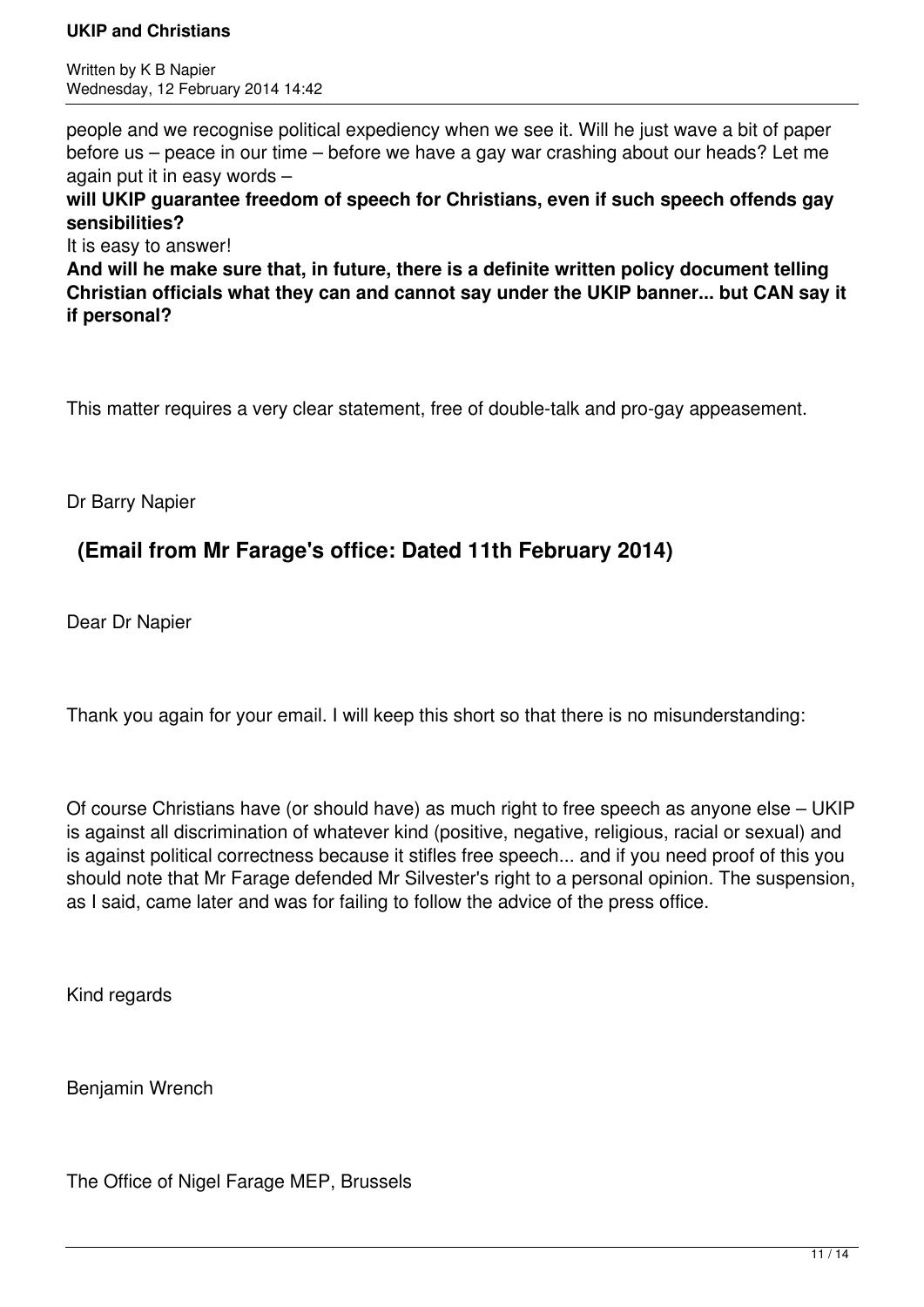Written by K B Napier Wednesday, 12 February 2014 14:42

## **(Email from Barry Napier: Dated 11th February 2014)**

Thankyou. May I publish your answer, and the other email?

Then our readers can be up to date on what is happening.

Regards

Barry Napier

## **(reply from Mr Farage's office: Dated 12th February 2014)**

Yes, by all means, thank you for asking.

Kind regards

Benjamin Wrench

The Office of Nigel Farage, Brussels

## **(Email in response, from Barry Napier: Dated 12th February 2014)**

Dear Mr Wrench,

Thankyou for your permission to publish.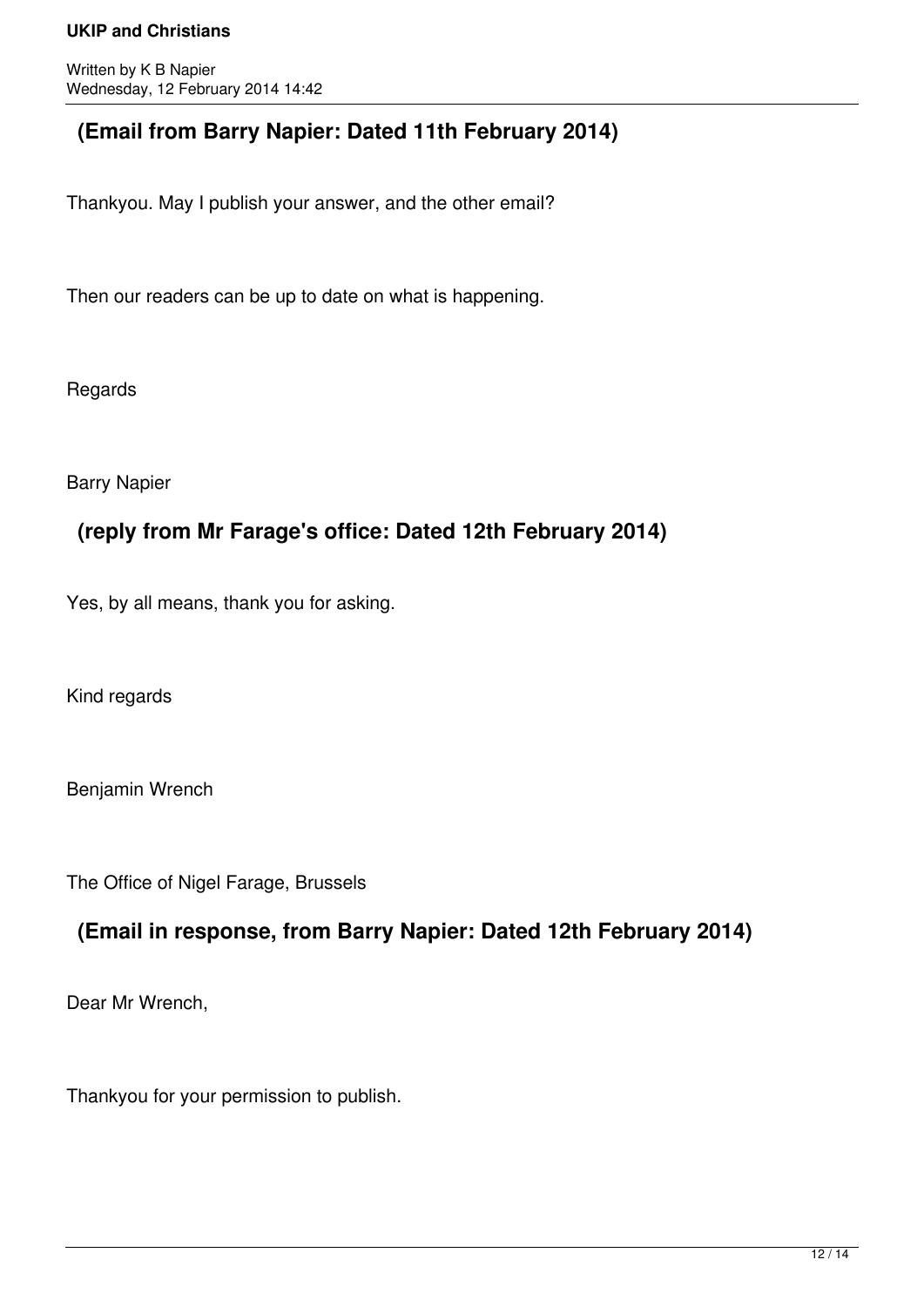As a final note... I appreciate that UKIP is not 'religious', but I would advise that many Christians are now very wary of UKIP and see it as betraying the right of Christians to free speech, regardless of what Mr Farage has said on the matter. With regard to Mr Farage (whose MEP speeches are excellent), there is now a need for him to mull over how to respond to Christians... or lose our votes. All we ask for is that UKIP does not become yet another gay platform, because gays only want our downfall and silence. As for being PC... it is exactly how we interpret recent statements, even though we accept that Silvester had to be disciplined for ignoring party requirements. Farage's reactions went too far, and showed a distinct lack of support for free speech but a real support for gays, who he believes were upset... when all along it is they who have done immense damage to us, with the direct encouragement of political parties. I leave that to you, but can say that Christians (I mean genuine, not superficial, ones) will now be watching carefully, because even the simplest things said by UKIP can have far-reaching effects on an already besieged Christian Church.

Thankyou for your time.

Regards

Barry Napier

NOTE: There were other emails, from James Waddell (Letter 1: Suspension of David Silvester, Councillor Henley South Ward, from UKIP

, Letter 2: Are Christians the "wrong kind of people in U[KIP"?](index.php?option=com_content&view=article&id=1085:suspension-of-david-silvester-councillor-henley-south-ward-from-ukip&catid=104:politics&Itemid=637)

 [\) to Mr Farage, but the ones we show here are suffi](index.php?option=com_content&view=article&id=1085:suspension-of-david-silvester-councillor-henley-south-ward-from-ukip&catid=104:politics&Itemid=637)cient to air our very [real concerns. It is no](index.php?option=com_content&view=article&id=1085:suspension-of-david-silvester-councillor-henley-south-ward-from-ukip&catid=104:politics&Itemid=637)w up to the reader to remain aware, and to think of Mr Farage's replies carefully, coming to their [own conclusions.](index.php?option=com_content&view=article&id=1088:are-christians-the-wrong-kind-of-people-in-ukip&catid=104:politics&Itemid=637)

Do not vote for ANY party that supports gays to the extent of going beyond what is 'legal'... we must be assured that UKIP will not become gay-spokesmen, to do further damage to Christians and to God's laws. In particular, note what UKIP says and does before the next election! Do not be deceived by nice words... base what you think on what is actually said and done for or against Christians. For myself, I will not vote for any party, including UKIP, if these problems remain unanswered. This is because I truly believe I have properly 'joined the dots' and can see a real problem in UKIP. The UKIP reaction to Mr Silvester should have taken into account any damage done to Christian voters. Farage should not have apologised to gays for the remarks,